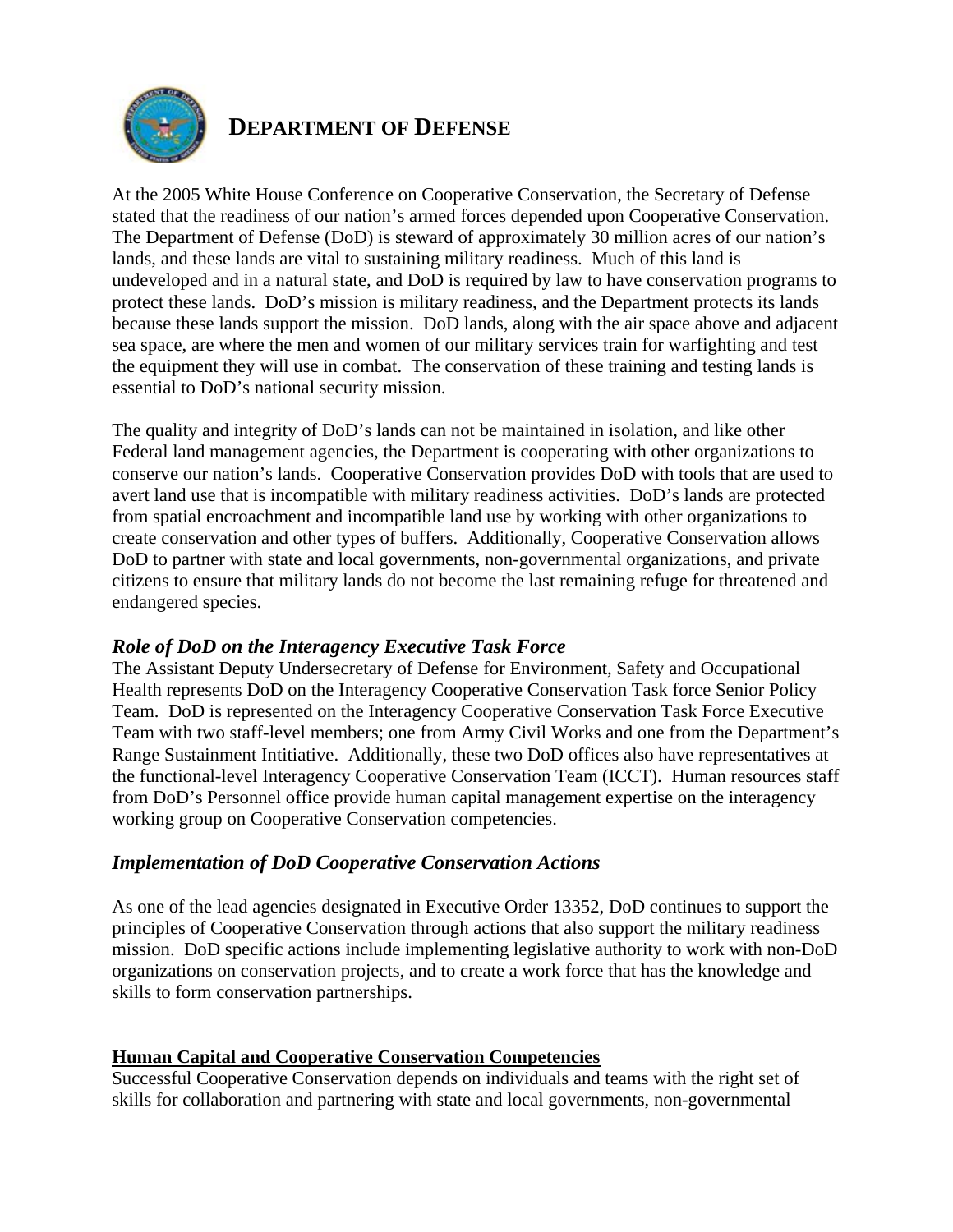organizations and individual citizens. To that end, DoD's Conservation Committee has endorsed the eight Cooperative Conservation competencies identified by the ICCT and the working group of Deputy Chief Human Capital Office staff from the five agencies tasked in E.O. 13352.

The DoD Conservation Committee is comprised of the senior natural resource management staff from the four military services. The committee is supporting engagement with the DoD environmental training centers to determine if current curricula provide the necessary skills for Cooperative Conservation and, if not, how to integrate the eight competencies into existing training. DoD natural resource managers are also very interested in using interagency training opportunities for the eight competencies.

The Conservation Committee identified eight occupation series that fit under the broad natural resource management functional area. The DoD range sustainability staff have also identified seven additional series that are currently, or have the potential to be, responsible for implementing projects under REPI. These fifteen occupation series include about 10,000 positions or approximately 1.5% of the DoD civilian workforce. The next step will be determining which of these positions require the Cooperative Conservation competencies.

Collaboration and partnering are not unique to the practitioners of Cooperative Conservation in DoD. The competencies selected for Cooperative Conservation are also integral to all DoD human capital lifecycle and competency efforts. The goal of DoD's Total Force Competency Initiative is to strategically manage the Total Force through common competencies.

### **Readiness and Environmental Protection Initiative**

The Readiness and Environmental Protection Initiative (REPI) takes advantage of a relatively new authority (10 USC, Sec. 2684a) Congress enacted in 2002 authorizing DoD to partner with state and local governments, and non-governmental organizations to acquire from willing sellers conservation easements on private lands. REPI serves to forestall incompatible land use and protect high-value habitat so that DoD retains the discretion to use military lands free of encroachment-related restrictions and environmental constraints. With REPI agreements and funding DoD can cost-share the acquisition of conservation easements creating "win-win" situations for all partners.

REPI projects are selected for funding on the basis of a number of criteria, including: military utility, and training and testing value; potential for limiting incompatible development and protecting high-value habitat; and the level of participation and contributions from other project partners. In FY 2005, REPI funding was used for the first time on the following projects to costshare the long-term protection of land: Fort Carson, Colorado; Marine Corps Air Station Beaufort, South Carolina; Marine Corps Base Camp Lejeune, North Carolina; US Army Garrison Hawaii; Army National Guard Camp Ripley, Minnesota; La Posta Mountain Warfare Training Facility (Navy), California; and Navy Outlying Landing Field, Whitehouse, Florida. Though the funding was from FY 2005, some of these projects did not reach final agreement until 2006 because it takes time to build successful Cooperative Conservation partnerships.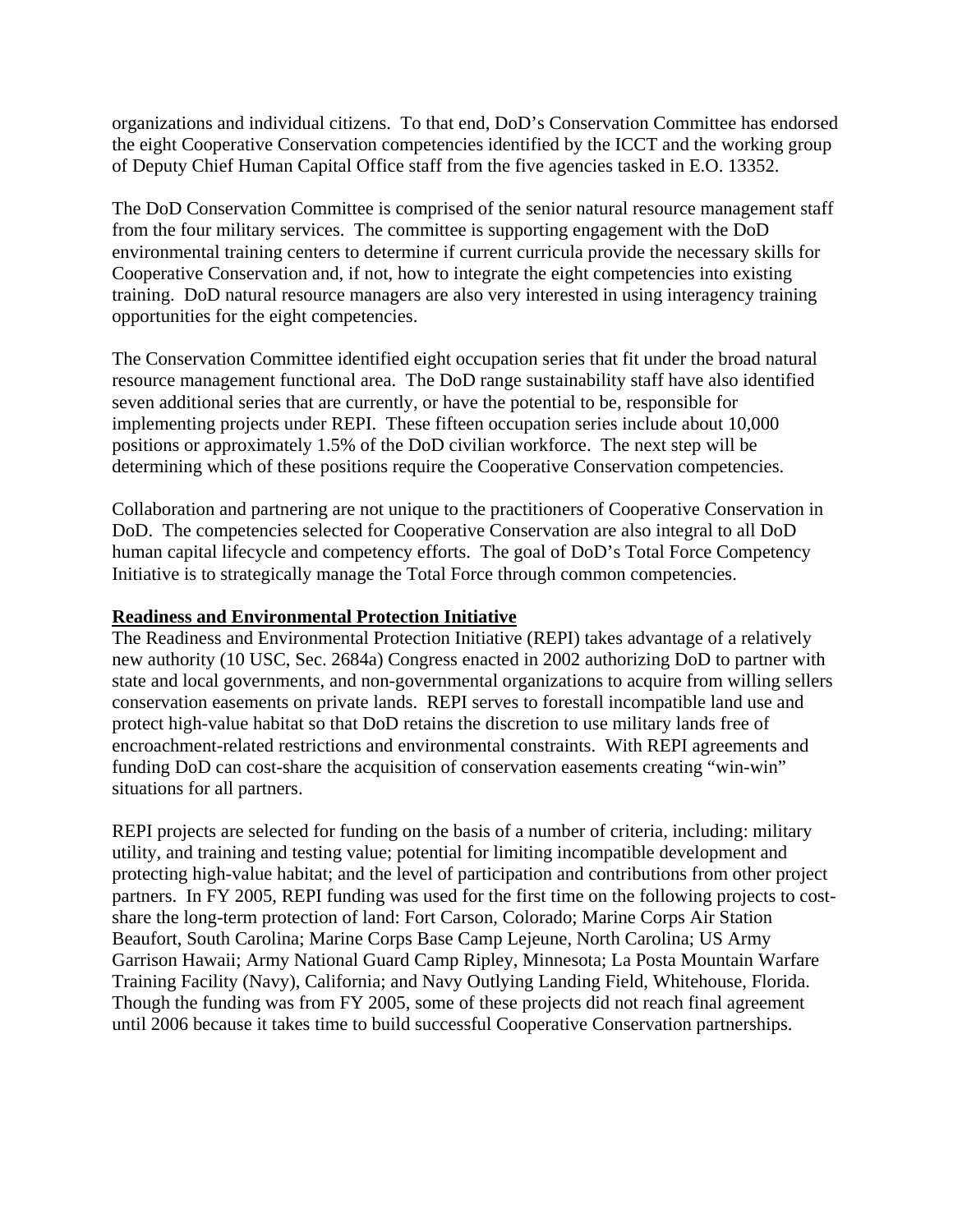In 2006, DoD supported 20 REPI Cooperative Conservation projects representing a three-fold increase over the previous year's activities. FY 2006 REPI projects also had a threefold increase in funding over FY 2005. Six examples of DoD REPI Cooperative Conservation projects completed 2006 are presented.

## **DEPARTMENT OF DEFENSE CASE STUDIES**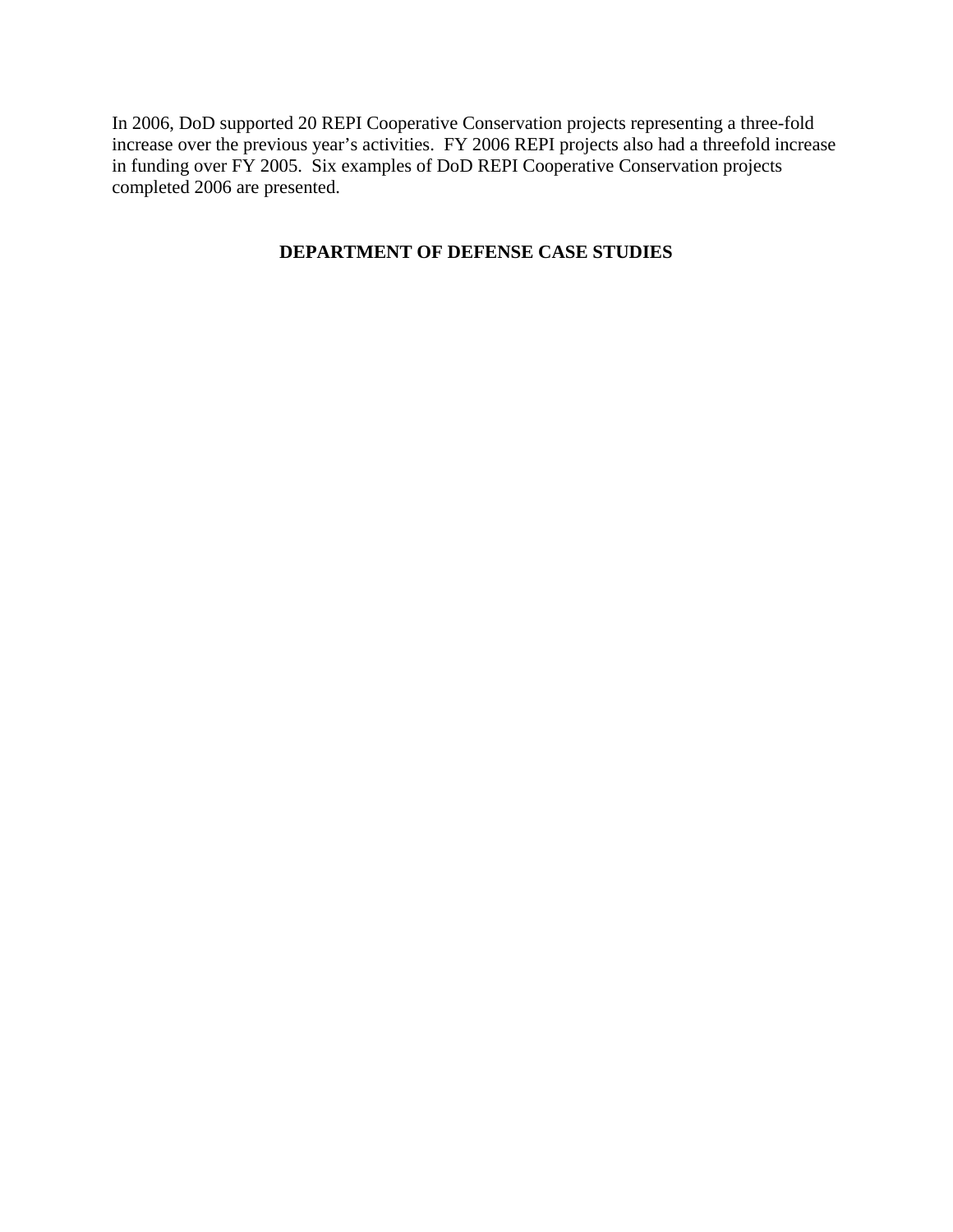

## 1,000 Acres near Camp Lejeune **Saved from Development**

Purchase buffers noise from Marine training, adds state wildlife land



DoD partnered with the North Carolina Wildlife Resources Commission to preserve over 1,000 acres of land adjacent to a high-activity training area. The new buffer land protects nearby communities from noise and serves as a recreation area for hunting and fishing.

The Department of Defense (DoD) and the North Carolina Wildlife Resources Commission partnered to create a 1,062-acre buffer zone near Marine Corps Base Camp Lejeune. The buffer prevents commercial development around sensitive training grounds. As a result, the installation may continue its training while lessening the noise impacts on surrounding communities. The new buffer land also serves as a key area for habitat and recreation.

"This effort is a real 'win-win' for the Marine Corps and the State of North Carolina." William G. Ross, Jr. Secretary

NC Dept. of Environment and Natural Resources

#### **KEY FACTS**

Mission: Major base for Special Forces and amphibious assault training

Challenge: Residential home development in areas subject to high noise levels during military training

Action: DoD partners with NC Wildlife Resources Commission (WRC) and Marine Corps to purchase 1,062 acres of land.

#### Accomplishments:

- Military training areas buffered
- Airspace corridor enhanced
- State hunting and fishing areas created
- State wildlife preserves enlarged

Area Conserved: 1,062 acres

Project Cost: \$5 million

Partners: North Carolina Wildlife Resources Commission and DoD

Contacts:

- Ms. Sharon S. Davis U.S. Marine Corps davisss@hqmc.usmc.mil
- Mr. Tommy Cline North Carolina State Property Office tommv.cline@ncnet.net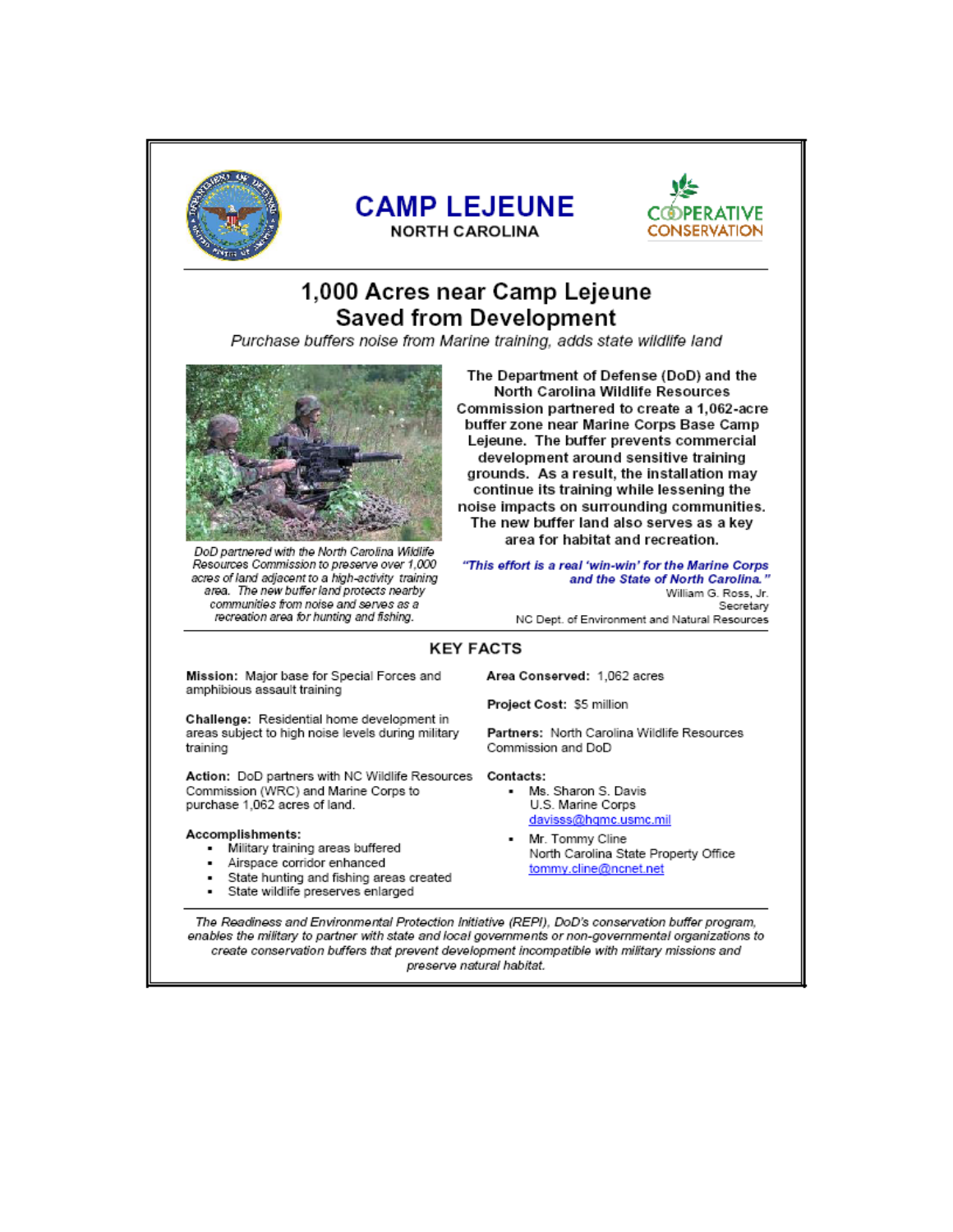





# **Conservation Easements Provide Camp Ripley Noise Buffer**

The Department of Defense (DoD) partners with state & non-government organizations to protect land and military training activities



Noise caused by military training prompted the DoD to partner with the Minnesota Dept. of Natural Resources and The Nature Conservancy to buffer a key military installation and ensure communities bordering Camp Ripley aren't disturbed by training activities.

Conservation easements on more than 4,600 acres were purchased by a partnership that included DoD, the Minnesota Department of Natural Resources, and The Nature Conservancy. These easements led to the formation of a noise buffer zone by preventing development on three parcels of bordering lands. The noise buffer land now serves as a key area for habitat and recreation.

"These buffer projects represent an extraordinary win-win partnership bringing together federal, state, local, and non-profit groups to achieve their mutual interests."

Peggy Booth Community Assistance Manager Minnesota Department of Natural Resources

### **KEY FACTS**

Mission: Military training site

Challenge: Residential home development in areas subject to high noise levels during military training

Action: The partnership acquired \$10.8 million in conservation easements from neighboring land owners to preserve 4,659 acres of buffer land

#### Accomplishments:

- Military training capability preserved
- Incompatible development prevented
- Threatened and endangered species
- habitat enlarged

Area Conserved: 4,659 acres

Project Cost: \$10.8 million

Partners: Minnesota Department of Natural Resources, The Nature Conservancy, and DoD

#### **Project Contacts:**

- Ms. Alisa Dickson U.S. Army National Guard alisa.dickson@ngb.army.mil
- Ms. Peggy Booth Minnesota Dept. of Natural Resources peggy.booth@dnr.state.mn.us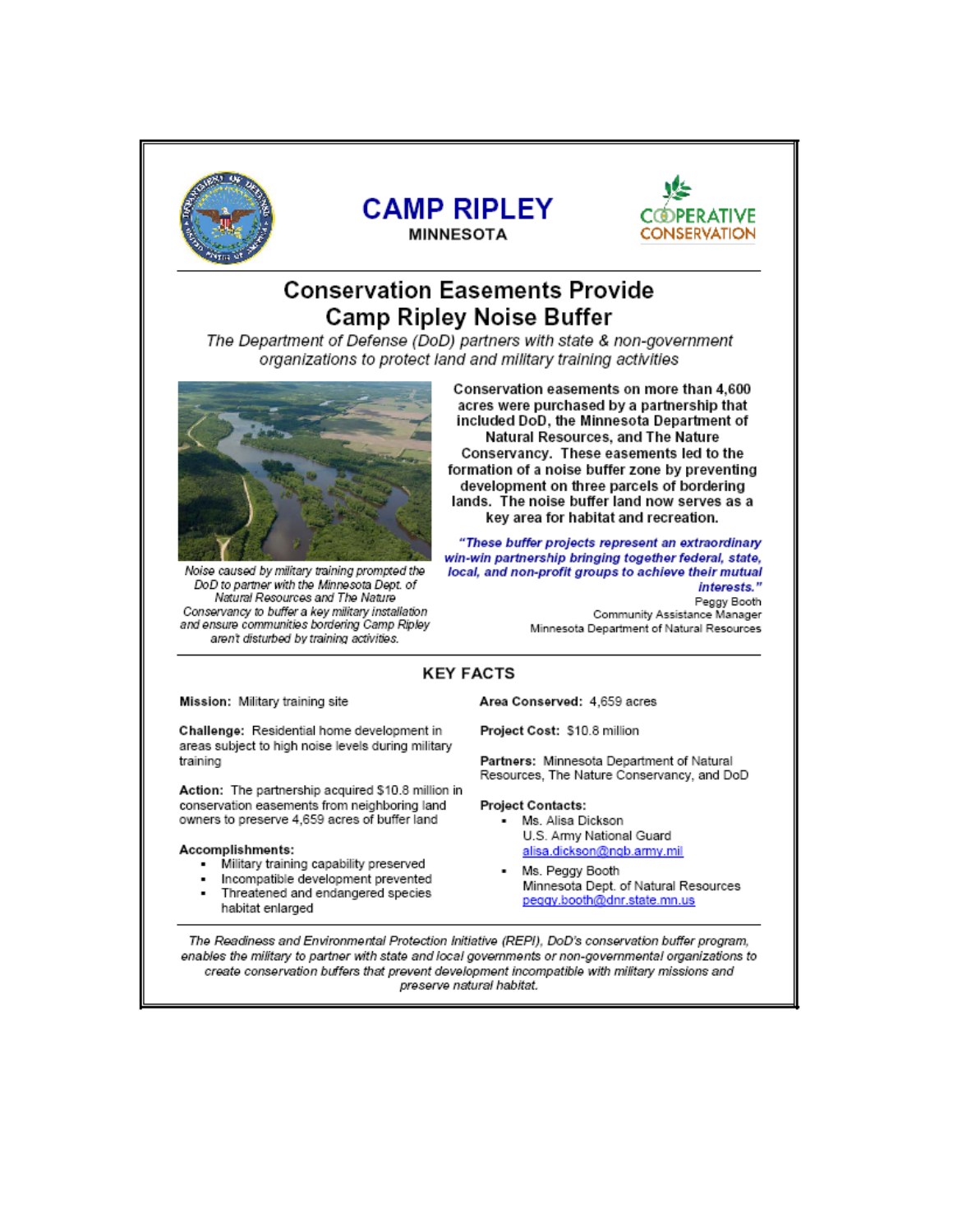

## New Partnership Saves Land next to **Fort Riley from Development**

Army training sites buffered. Kansas prairie land preserved



The purchase of a conservation easement on ranch land next to Fort Riley is part of a national partnership between DoD and USDA to work together to conserve agricultural lands adjacent to military installations.

The Department of Defense (DoD), U.S. Department of Agriculture (USDA), Kansas State Conservation Commission and Kansas Land Trust partnered to purchase a conservation easement on 269 acres of prairie grassland northeast of Fort Riley. The land, which will continue to be used by its owner as a ranch, will buffer the installation from future development that could threaten military training activities.

"This partnership will allow us to continue to train the way our country expects us to.' Maj. Gen. Carter Ham Commanding General, Fort Riley

### **KEY FACTS**

Mission: Army installation that conducts live fire training

Challenge: Increasing encroachment of residential and commercial development upon military training

Action: DoD, the Kansas Land Trust, the Kansas State Conservation Commission, and the U.S. Department of Agriculture National Resources Conservation Service (NRCS) are partnering to conserve land near the installation

#### Accomplishments:

- Incompatible development prevented
- Military training capability protected
- Agricultural land preserved

Area Conserved: 269 acres

Project Cost: \$322,000

Partners: Kansas Land Trust, Kansas State Conservation Commission, USDA Natural Resources Conservation Service, and DoD

Contacts:

- Ms. Beverly Worster Kansas Land Trust info@klt.org
- Lt. Col. Joseph Knott U.S. Army joseph.knott@hqda.army.mil

The Readiness and Environmental Protection Initiative (REPI), DoD's conservation buffer program, enables the military to partner with outside stakeholders to promote land conservation that supports military missions and the natural habitat.

Updated 12/1/06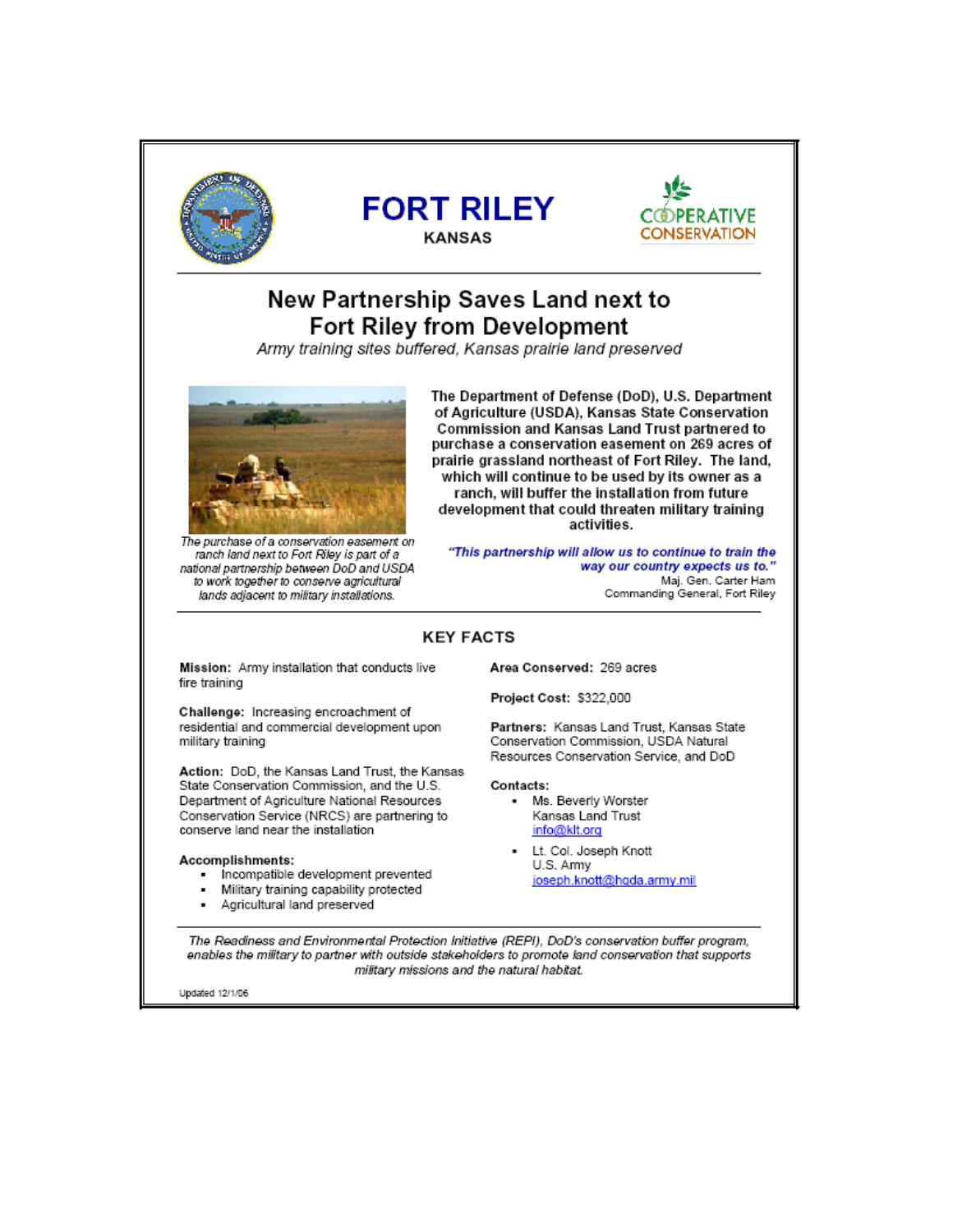





# **Public/Private Partnership Secures Conservation Land near Fort Sill**

Artillery Training Site Buffered, Ranch Lands Preserved



The 300-acre Ryder Ranch became the first conservation easement purchase of a projected 20,000 acre buffer zone around Fort Sill's training areas. A partnership including DoD, the U.S. Department of Agriculture, State of Oklahoma. Comanche County, a local land trust and a willing property owner made it possible.

A recently signed cooperative agreement enables the Department of Defense (DoD) to contribute funds to a local land trust for the purchase of conservation easements on properties surrounding Fort Sill. The first purchase, which took place in July 2006, protected a major artillery training site and ensured preservation of a local cattle ranch as part of a noise buffer zone between the installation and the growing community.

"By partnering with the Army on this effort, we will preserve up to 20,000 acres of open lands and natural resources." Robert Gregory Director, Land Legacy

### **KEY FACTS**

Mission: Military site for U.S. Army and Marine Corps artillery training

Challenge: Urban encroachment: noise from training and installation operations

Action: Conservation easements along the installation's southern border are being purchased

#### Accomplishments:

- Incompatible development prevented
- Critical military training area protected
- Ranch and farm lands preserved

Area Conserved: 300 acres

Project Cost: \$2 million for first 720 acres

Partners: U.S. Department of Agriculture's Natural Resources Conservation Service, Land Legacy land trust, State of Oklahoma, Comanche County Industrial Development Authority, and DoD

#### Contacts:

- Lt. Col. Joseph Knott U.S. Army joseph.knott@hqda.army.mil
- Mr. Robert Gregory Land Legacy rgregory@landlegacy.com

The Readiness and Environmental Protection Initiative (REPI), DoD's conservation buffer program, enables the military to partner with outside stakeholders to promote land conservation that supports military missions and the natural habitat.

Updated 12/1/06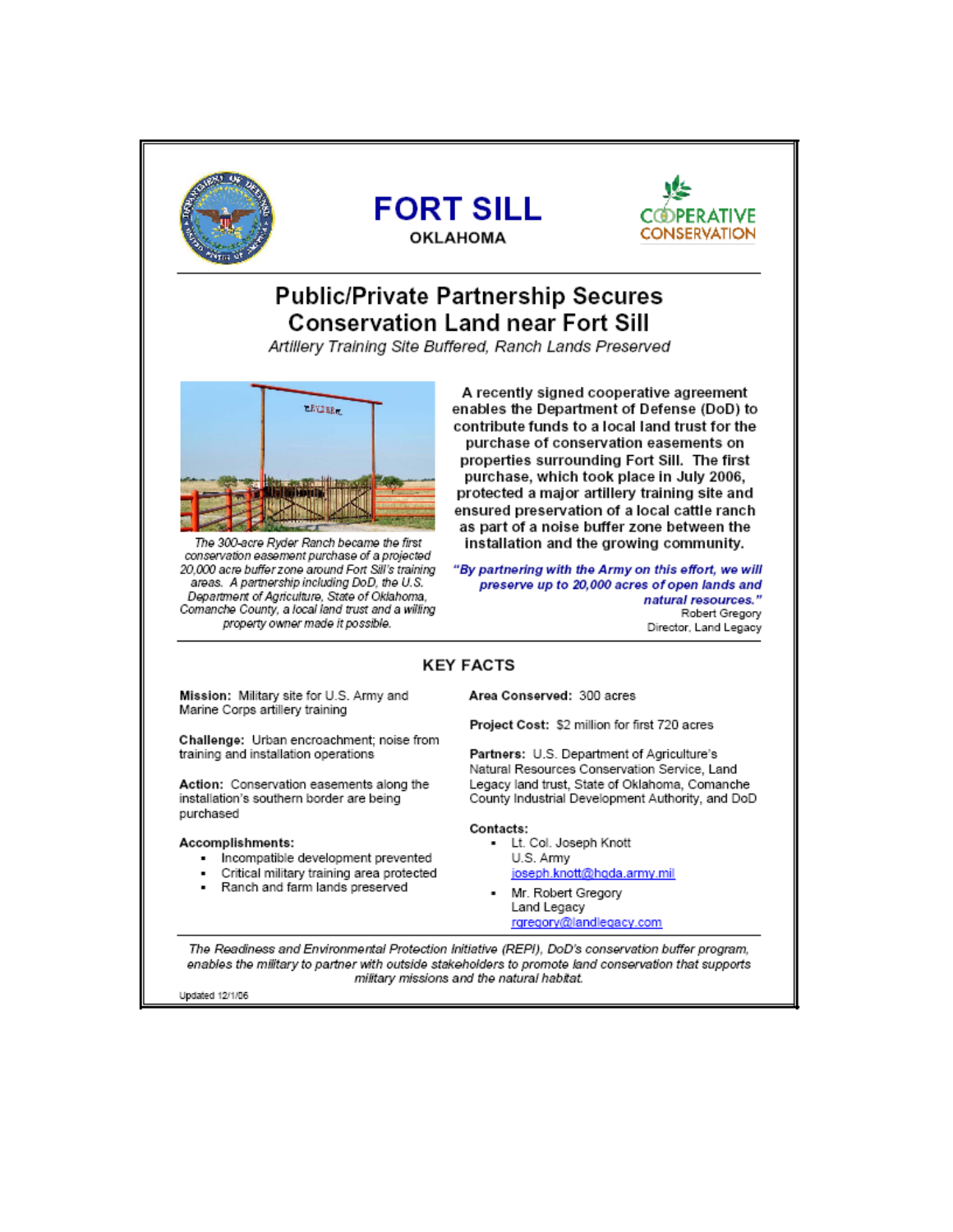

## **LA POSTA MOUNTAIN WARFARE TRAINING FACILITY CALIFORNIA**



# Land next to Mountain Warfare Training Area **Saved from Development**

Unique La Posta training facility preserved, wildlife habitats protected



The terrain within the La Posta Mountain Warfare Training Facility replicates the environment found in parts of Iraq, Afghanistan, and Korea-making it a vital training location for U.S. troops. By acquiring buffer land, this area can remain available for training while also preserving natural habitat.

The Department of Defense (DoD) entered into an agreement with the State of California and The Nature Conservancy to purchase 320 acres of buffer land bordering the Navy's La Posta Mountain Warfare Training Facility. Because of this effort, the Navy can continue training in the unique mountain region while protecting important wildlife migration routes.

"This buffer zone initiative will preserve this vital training resource that would be impossible to duplicate anywhere else." Captain Townsend G. Alexander Commanding Officer NAB Coronado, CA

## **KEY FACTS**

Mission: Naval special warfare training facility with a unique, natural, mountainous environment

Challenge: Local zoning regulations permitted residential development in locations bordering live-fire training areas of the facility

Action: DoD, the State of California, and The Nature Conservancy partnered to purchase three parcels of land

#### Accomplishments:

- Critical military training area protected
- Wildlife migration routes enhanced
- Live-fire mountain warfare training to continue unrestricted

Area Conserved: 320 acres

Project Cost: \$960,000

Partners: DoD, the State of California, The Nature Conservancy

**Project Contact:** 

- Mr. Cam Tredennick The Nature Conservancy ctredennick@tnc.org
- Mr. Tony Danesi U.S. Navy tony.danesi@navy.mil